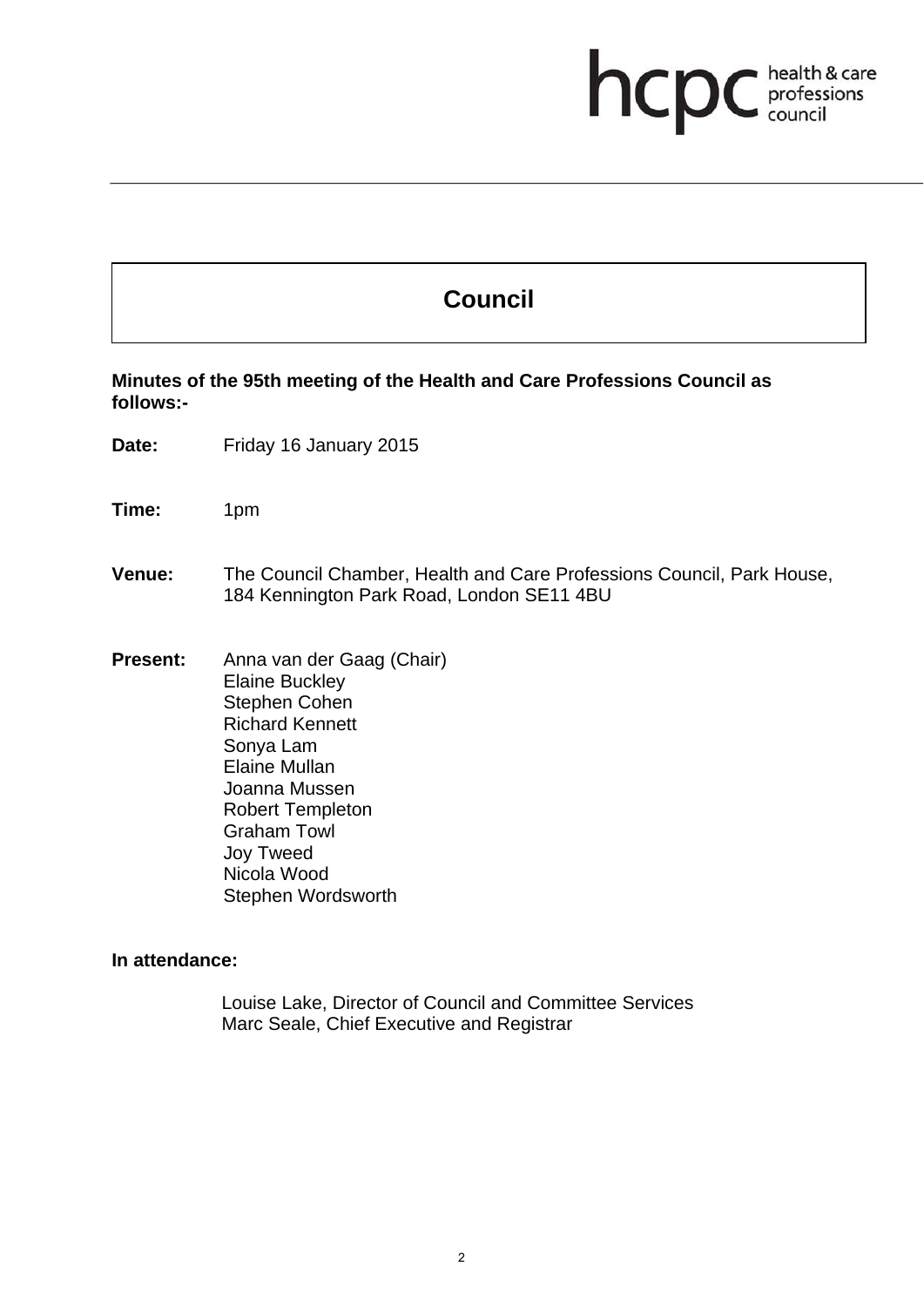#### Public Agenda – Part 1

#### **Item 1.15/01 Chair's welcome and introduction**

1.1 The Chair welcomed Council members and those seated in the public gallery to the 95<sup>th</sup> meeting of Council.

#### **Item 2.15/02 Apologies for absence**

2.1 There were no apologies for absence received.

#### **Item 3.15/03 Approval of Agenda**

3.1 The Council approved the agenda.

#### **Item 4.15/04 Declaration of Members' interests**

4.1 Richard Kennett declared an interest under item 11 since Penny Bennett was known to him through his work with Hanover Housing.

#### **Item 5.15/05 Minutes of the Council meeting of 3 December 2014 (report ref:- 1/15)**

- 5.1 The Council considered the minutes of the 94th meeting of the Health and Care Professions Council.
- 5.2 In relation to paragraph 18.2, there was some discussion about whether the reference should be to staff absence rather than turnover. After discussion, it was agreed that the minute needed to be amended and split into two paragraphs to cover both sickness and turnover.
- 5.3 Concern was expressed that minute 20.2, in relation to the PSA fee did not properly reflect the discussion.
- 5.4 The Council agreed the minutes subject to the Executive making amendments as appropriate as detailed under 5.2 and 5.3.

#### **Item 6.15/06 Minutes of the Council meeting of 4 December 2014 (report ref:-2/15)**

- 6.1 The Council considered part two of the minutes of the 94<sup>th</sup> meeting of the Health and Care Professions Council.
- 6.2 The Council agreed the minutes.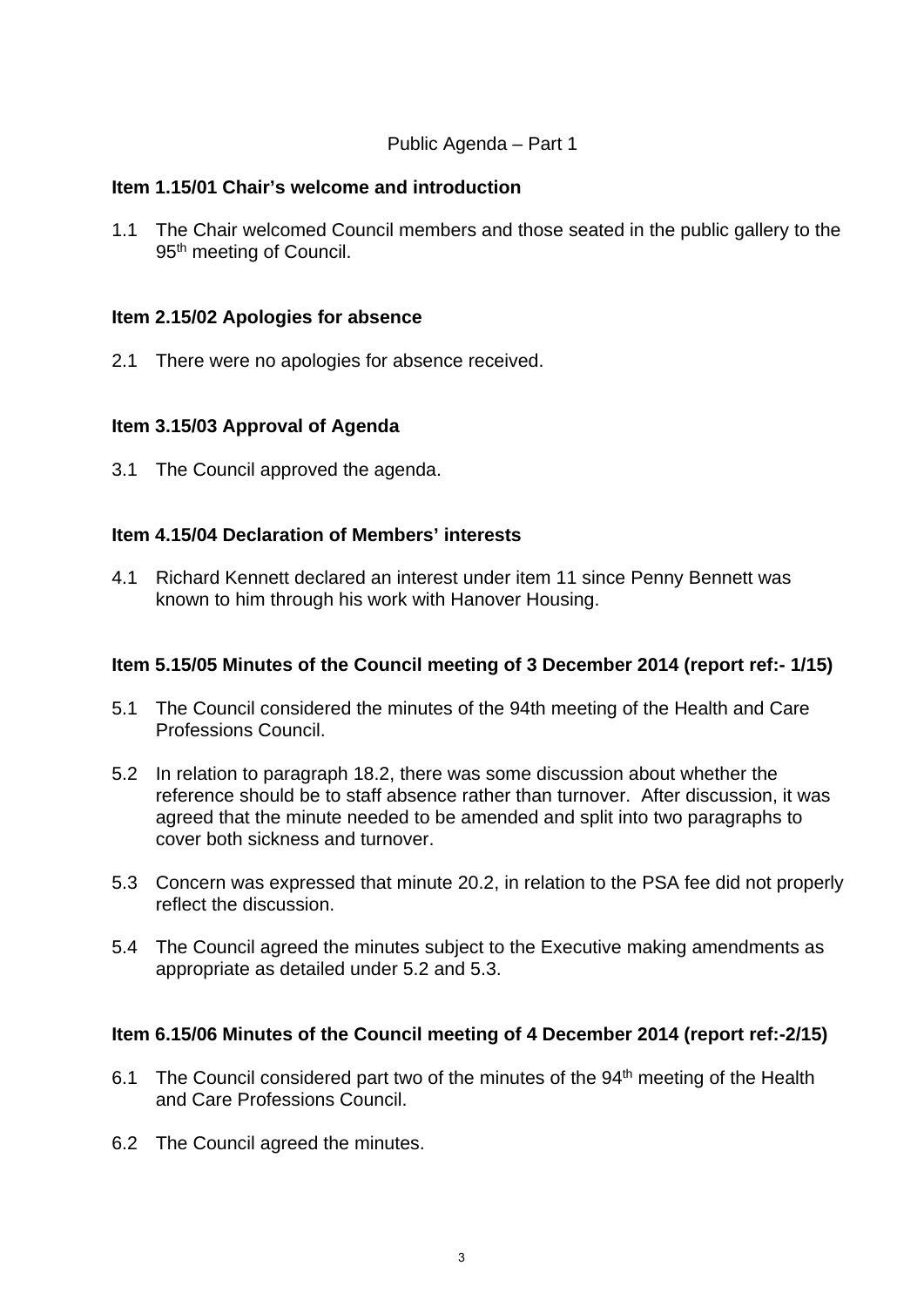# **Item 7.15/07 Matters Arising (report ref:-HCPC3/15)**

- 7.1 The Council noted the matters arising from the meetings held on 3 and 4 December 2014.
- 7.2 The Council noted that there were two additional items that needed to be added to the paper as follows:-
	- (i) That the suggestion made on 4 December to change the start time of day one of Council meetings would be kept under review; and
	- (ii) That reference was made on 3 December to a piece of research being carried out by Picker on disengagement which would be considered at the February meeting of Council.

## **Item 8.15/08 Any other business**

8.1 The Council noted that an invitation had been circulated in relation to the 'Disengagement' event which would take place on Thursday 12 February 2015.

## **Item 9.15/09 Date & time of next meeting**

9.1 Wednesday 11 and Thursday 12 February 2015 at The Council Chamber, Health and Care Professions Council, Park House, 184 Kennington Park Road, London SE11 4BU

# **Item 10.15/10 Resolution**

10.1 The Council agreed to adopt the following resolution:-

'The Council hereby resolves that the remainder of the meeting shall be held in private, because the matters being discussed relate to the following:

| <b>Item</b> | <b>Reason for Exclusion</b> |
|-------------|-----------------------------|
|             |                             |

- (a) information relating to a registrant, former registrant or application for registration;
- (b) information relating to an employee or office holder, former employee or applicant for any post or office;
- (c) the terms of, or expenditure under, a tender or contract for the purchase or supply of goods or services or the acquisition or disposal of property;
- (d) negotiations or consultation concerning labour relations between the Council and its employees;